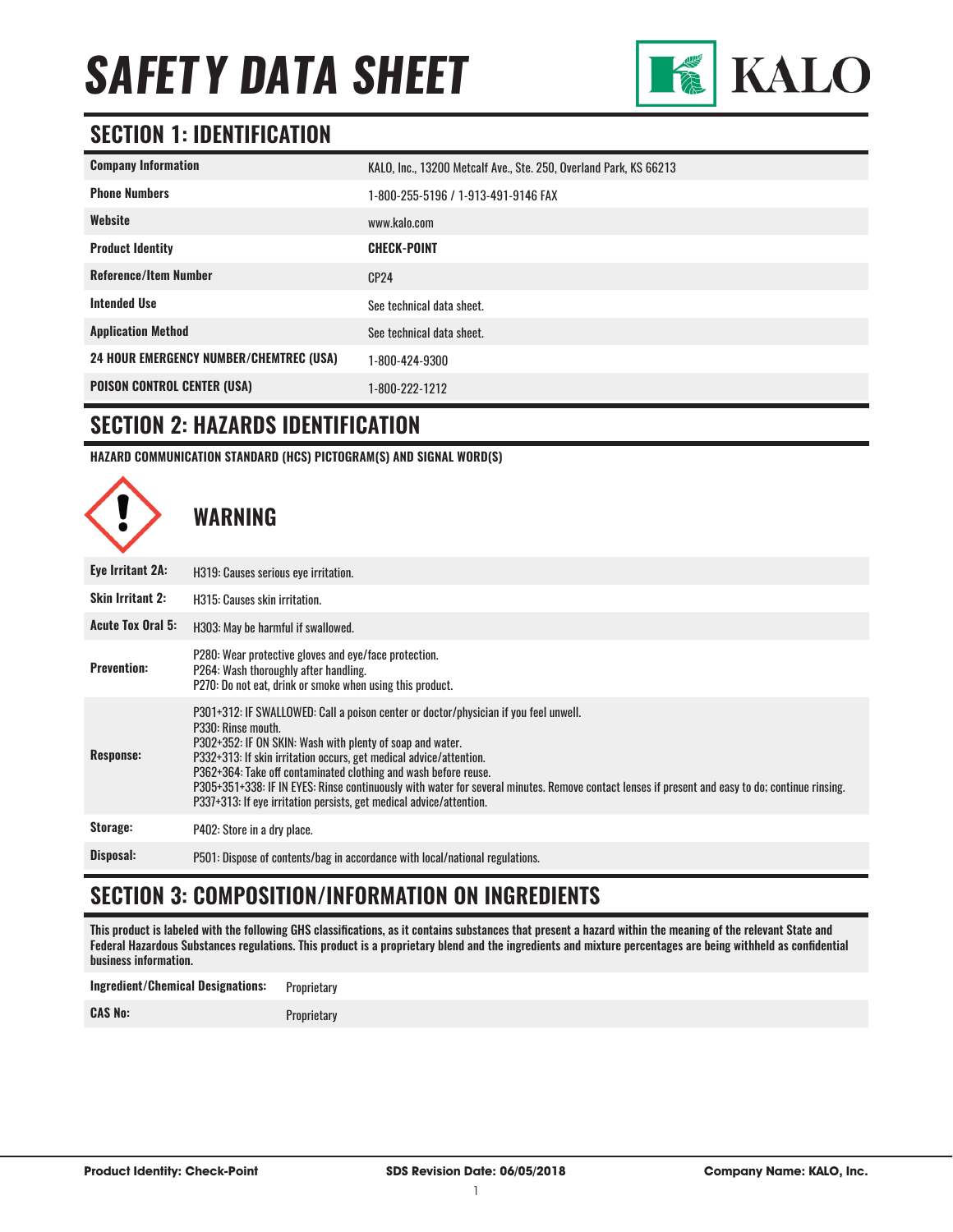

#### **SECTION 4: FIRST AID MEASURES**

#### **[DESCRIPTIONS]**

| General:    | In all cases of doubt, or when symptoms persist, seek medical attention. Never give anything by mouth to an unconscious person.                                                                                                                                                                                          |
|-------------|--------------------------------------------------------------------------------------------------------------------------------------------------------------------------------------------------------------------------------------------------------------------------------------------------------------------------|
| Inhalation: | Remove to fresh air. Keep patient warm and at rest. If breathing is irregular or stopped, give artificial respiration. If unconscious, place in the recovery<br>position and obtain immediate medical attention. Give nothing by mouth.                                                                                  |
| Eyes:       | Irrigate copiously with clean fresh water for at least 10 minutes, holding the eyelids apart and seek medical attention.                                                                                                                                                                                                 |
| Skin:       | Remove contaminated clothing. Wash skin thoroughly with soap and water or use a recognized skin cleanser. Do NOT use solvents or thinners.                                                                                                                                                                               |
| Ingestion:  | Contact physician or poison control center. If victim is conscious and able to swallow, quickly give milk or water to dilute. Do not give sodium bicarbonate,<br>vinegar, or fruit juices. Never give anything by mouth if victim is unconscious or having convulsions. Induce vomiting only upon advice of a physician. |
|             | [MOST IMPORTANT SYMPTOMS AND EFFECTS, BOTH ACUTE AND DELAYED]                                                                                                                                                                                                                                                            |
| Overview:   | No adverse symptoms or effects anticipated under normal handling conditions. See Section 2 for further details.                                                                                                                                                                                                          |
| Eyes:       | Overexposure causes excessive watering, redness and stinging.                                                                                                                                                                                                                                                            |
| Skin:       | Overexposure may cause itching and redness similar to a rash.                                                                                                                                                                                                                                                            |
| Ingestion:  | Overexposure may cause gastrointestinal irritation, diarrhea, nausea and vomiting.                                                                                                                                                                                                                                       |

### **SECTION 5: FIREFIGHTING MEASURES**

**Extinguishing Media:** Water spray, foam, dry chemical, carbon dioxide (CO2).

**Special Procedures:** Wear self-contained breathing apparatus when fighting a fire.

**Advice For Firefighters:** Evacuate area. Prevent contamination from run-off of adjacent areas, streams, drinking water and sewers. Do not flush down sewers or other drainage systems. Exposed firefighters must wear standard protective equipment and in enclosed areas self-contained breathing apparatus. Use water-spray to cool fire-exposed surfaces and personnel.

# **SECTION 6: ACCIDENTAL RELEASE MEASURES**

**Precautions/Procedures:** Keep all sources of ignition away from spill/release. In case of a major spill or spillage in a confined space evacuate the area and check vapor levels. **Environmental Precautions:** Do not allow spills to enter drains or water courses. **Spill and Clean-Up:** Contain material by diking the area around the spill. If the product is in a solid form, shovel directly into recovery drums. If the product is into a solid form, shovel directly into recovery drums. product is a liquid, it should be picked up using a suitable absorbent material then shoveled into recovery drums.

# **SECTION 7: HANDLING AND STORAGE**

| <b>Precautions For Safe Handling:</b> | Do not get in eyes, on skin, or on clothing. Do not breathe vapors or mists. Keep container closed. Use only with adequate ventila-<br>tion. Use good personal hygiene practices. Wash hands before eating, drinking, smoking. Remove contaminated clothing and wash<br>before reuse. Destroy contaminated belts and shoes and other items that cannot be decontaminated.<br>See Section 2 for further details. |
|---------------------------------------|-----------------------------------------------------------------------------------------------------------------------------------------------------------------------------------------------------------------------------------------------------------------------------------------------------------------------------------------------------------------------------------------------------------------|
| <b>Conditions For Safe Storage:</b>   | Store in tightly closed bags in dry, well-ventilated area, away from excessive heat and incompatibles.<br>See Section 2 for further details.                                                                                                                                                                                                                                                                    |
| Incompatible or Segregation:          | If this chemical is being stored around hazardous material ensure that each chemical is compatible with each other by following<br>the segregation practices that are set in place by the local, state and federal regulating offices.                                                                                                                                                                          |
| <b>Specific End Use(s):</b>           | See technical data sheet.                                                                                                                                                                                                                                                                                                                                                                                       |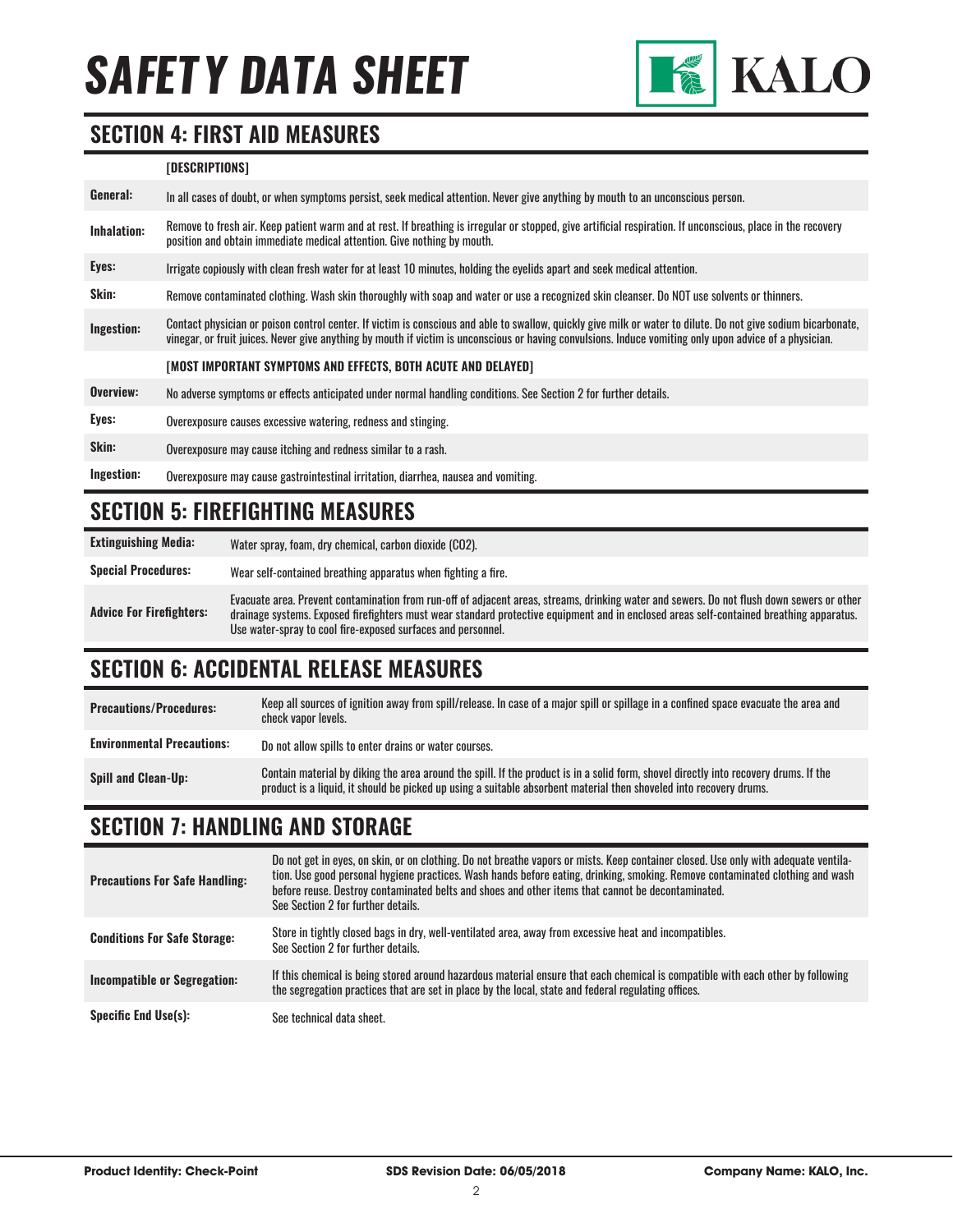

### **SECTION 8: EXPOSURE CONTROLS/PERSONAL PROTECTION**

| <b>Exposure Data:</b>           | This product contains no ingredients with established limits for exposure under OSHA, ACGIH and/or NIOSH.                                                                                                                                                                                                                                                           |
|---------------------------------|---------------------------------------------------------------------------------------------------------------------------------------------------------------------------------------------------------------------------------------------------------------------------------------------------------------------------------------------------------------------|
| <b>Carcinogen Data:</b>         | This product contains no ingredients that are suspected of being or known to be a carcinogen under OSHA, NTP or IARC.                                                                                                                                                                                                                                               |
|                                 | <b>[EXPOSURE CONTROLS]</b>                                                                                                                                                                                                                                                                                                                                          |
| <b>Respiratory:</b>             | The use of NIOSH approved respiratory protection may be needed if working in a poor ventilated area.                                                                                                                                                                                                                                                                |
| Eyes:                           | Wear safety eyewear that meets ANSI/ISEA standard (e.g. safety spectacles/goggles/visors) to protect against the splash of liquids.                                                                                                                                                                                                                                 |
| Skin:                           | The use of chemical resistant gloves that meet ANSI/ISEA standard is necessary when handling this chemical.                                                                                                                                                                                                                                                         |
| <b>Engineering Controls:</b>    | Ensure adequate ventilation, especially in confined areas. Where reasonably practicable, this should be achieved by the use of local<br>exhaust ventilation and good general extraction. If these are not sufficient to maintain concentrations of particulates, and any vapor<br>below occupational exposure limits, suitable respiratory protection must be worn. |
| <b>Work/Hygienic Practices:</b> | Avoid contact with eyes, skin and clothing. Wash thoroughly after handling. Have an eyewash and safety shower in work area.                                                                                                                                                                                                                                         |

# **SECTION 9: PHYSICAL AND CHEMICAL PROPERTIES**

# **SECTION 10: STABILITY AND REACTIVITY**

| <b>Reactivity:</b>                       | Not chemically reactive.                                                                                |
|------------------------------------------|---------------------------------------------------------------------------------------------------------|
| <b>Chemical Stability:</b>               | Stable under normal ambient and anticipated conditions of use.                                          |
| <b>Hazardous Reactions:</b>              | Hazardous reactions not anticipated.                                                                    |
| <b>Conditions To Avoid:</b>              | Extended exposure to high temperatures can cause decomposition. Avoid all possible sources of ignition. |
| <b>Incompatible Materials:</b>           | Avoid contact with strong oxidizing agents.                                                             |
| <b>Hazardous Decomposition Products:</b> | Will not occur under normal conditions of use.                                                          |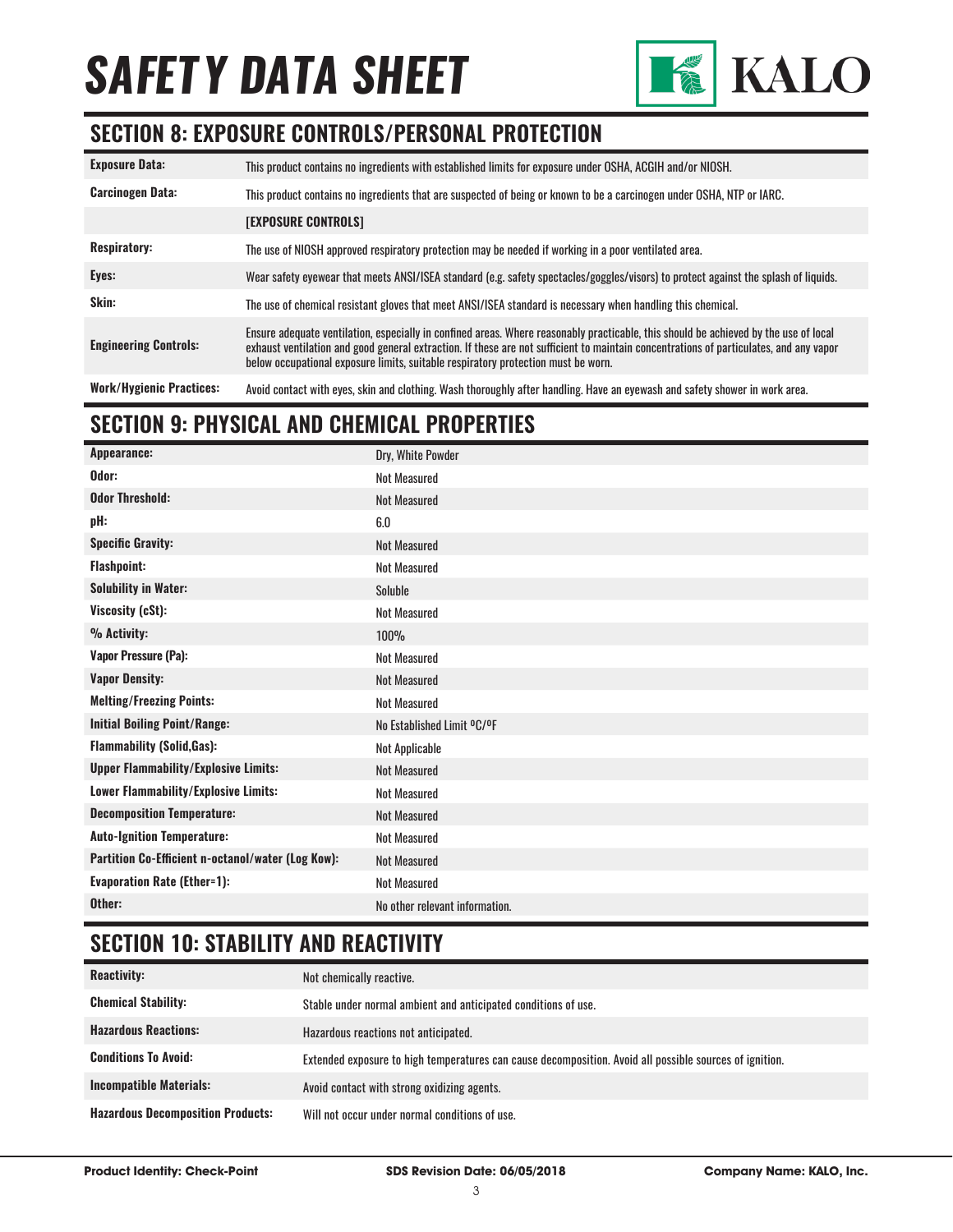

#### **SECTION 11: TOXICOLOGICAL INFORMATION**

|                                                                   | [ACUTE TOXICITY ESTIMATE]             |                            |
|-------------------------------------------------------------------|---------------------------------------|----------------------------|
| Ingredients:                                                      | <b>Proprietary Blend</b>              |                            |
| Oral LD50mg/kg:                                                   | No Data Available/Category: NA        |                            |
| Skin LD50mg/kg:                                                   | No Data Available/Category: NA        |                            |
| Inhalation Vapor/Dust/Mist LC50mg/L/4hr:                          | No Data Available                     |                            |
| <b>ITEM</b>                                                       | <b>HAZARD</b>                         | <b>CATEGORY</b>            |
| <b>Acute Toxicity (mouth):</b>                                    | May be harmful if swallowed.          | 5                          |
| <b>Acute Toxicity (skin):</b>                                     | <b>Not Applicable</b>                 | $\overline{\phantom{a}}$   |
| <b>Acute Toxicity (inhalation):</b>                               | <b>Not Applicable</b>                 | $\overline{\phantom{a}}$   |
| <b>Skin Corrosion/Irritation:</b>                                 | <b>Causes skin irritation.</b>        | $\overline{2}$             |
| Eye Damage/Irritation:                                            | <b>Causes serious eye irritation.</b> | 2A                         |
| <b>Sensitization (respiratory):</b>                               | Not Applicable                        | $\overline{\phantom{a}}$   |
| <b>Sensitization (skin):</b>                                      | <b>Not Applicable</b>                 | $\overline{\phantom{a}}$ . |
| <b>Germ Toxicity:</b>                                             | <b>Not Applicable</b>                 | $\overline{\phantom{a}}$   |
| <b>Carcinogenicity:</b>                                           | Not Applicable                        | $-$                        |
| <b>Reproductive Toxicity:</b>                                     | <b>Not Applicable</b>                 | $-$                        |
| <b>Specific Target Organ Systemic Toxicity-Single Exposure:</b>   | Not Applicable                        | $\overline{\phantom{a}}$   |
| <b>Specific Target Organ Systemic Toxicity-Repeated Exposure:</b> | <b>Not Applicable</b>                 | $\qquad \qquad -$          |
| <b>Aspiration Hazard:</b>                                         | <b>Not Applicable</b>                 | $\overline{\phantom{a}}$ . |

# **SECTION 12: ECOLOGICAL INFORMATION**

| Toxicity:                              | Ecotoxicity studies have not been conducted on this preparation. |
|----------------------------------------|------------------------------------------------------------------|
| <b>Persistence and Degradability:</b>  | There is no data available on the preparation itself.            |
| <b>Bioaccumulative Potential:</b>      | Not measured.                                                    |
| <b>Mobility In Soil:</b>               | No data available.                                               |
| <b>Results of PBT and vPvB Assess:</b> | This product contains no PBT/vPvB chemicals.                     |
| <b>Other Adverse Effects:</b>          | No data available.                                               |

# **SECTION 13: DISPOSAL CONSIDERATIONS**

**Spill and Waste Treatment Methods:**

Do not allow into drains or water courses. Wastes and emptied containers should be disposed of in accordance with regulations made under the Control of Pollution Act and the Environmental Protection Act. Using information provided in this data sheet advice should be obtained from the Waste Regulation Authority, whether the special waste regulations apply. Dispose of contents in accordance with local and national regulations. If material is released into the environment, the user should determine whether the spill should be reported to the appropriate local, state and/or federal authorities.